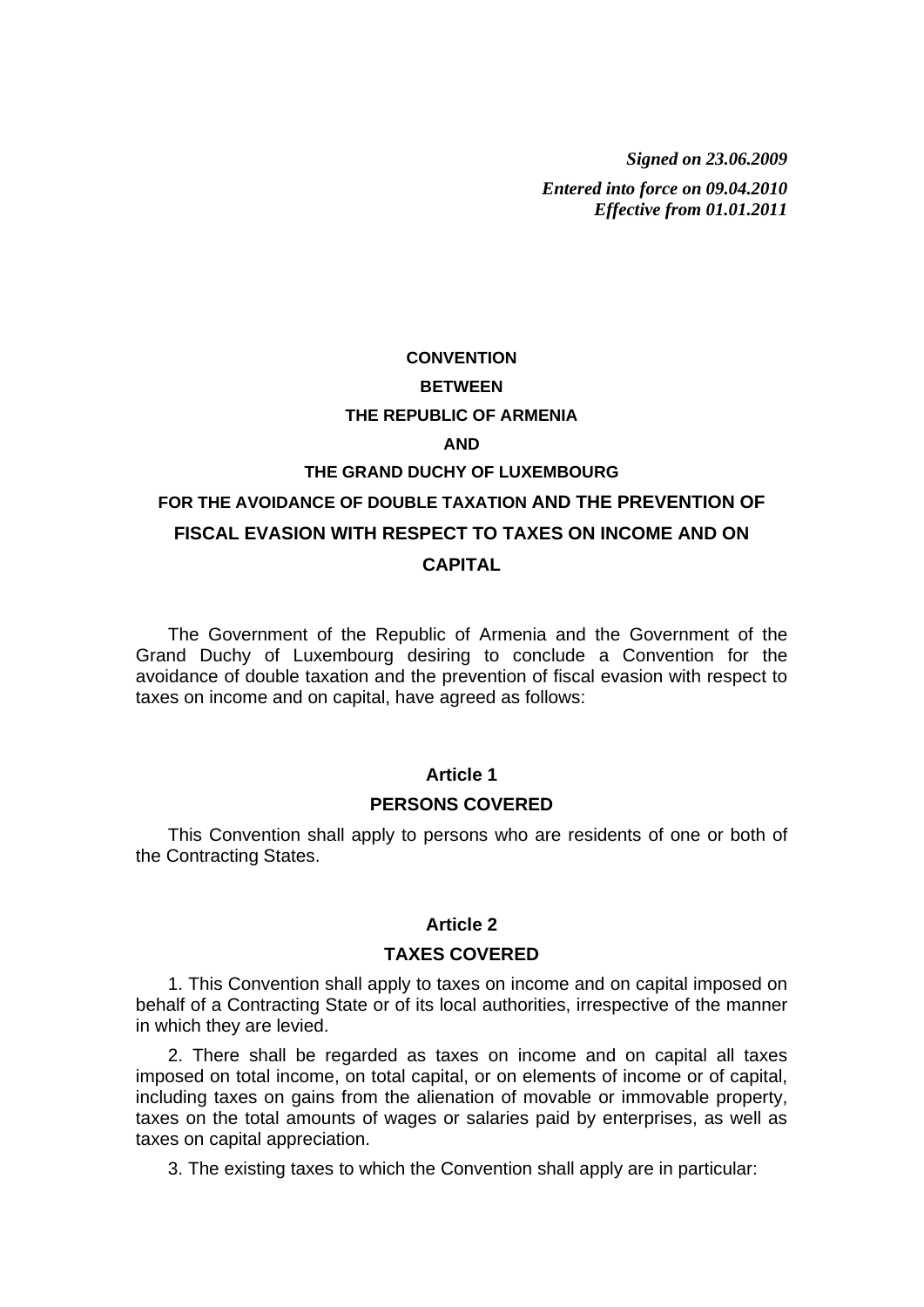a) in Armenia:

- (i) the profit tax;
- (ii) the income tax;
- (iii) the property tax;

(hereinafter referred to as "Armenian tax");

b) in Luxembourg:

- (i) the income tax on individuals (l'impôt sur le revenu des personnes physiques);
- (ii) the corporation tax (l'impôt sur le revenu des collectivités);
- (iii) the capital tax (l'impôt sur la fortune); and
- (iv) the communal trade tax (l'impôt commercial communal);

(hereinafter referred to as "Luxembourg tax").

4. The Convention shall apply also to any identical or substantially similar taxes that are imposed after the date of signature of the Convention in addition to, or in place of, the existing taxes. The competent authorities of the Contracting States shall notify each other of any significant changes that have been made in their respective taxation laws.

# **Article 3**

# **GENERAL DEFINITIONS**

1. For the purposes of this Convention, unless the context otherwise requires:

a) the terms "a Contracting State" and "the other Contracting State" mean, as the context requires, Armenia or Luxembourg;

b) the term "Armenia" means the Republic of Armenia and, when used in the geographical sense, means the territory, including land, waters, bowels and air spaces upon which the Republic of Armenia exercises its sovereign rights and jurisdiction according to national legislation and international law;

c) the term "Luxembourg" means the Grand Duchy of Luxembourg and, when used in a geographical sense, means the territory of the Grand Duchy of Luxembourg;

d) the term "person" includes an individual, a company and any other body of persons;

e) the term "company" means any body corporate or any entity that is treated as a body corporate for tax purposes;

f) the term "enterprise" applies to the carrying on of any business;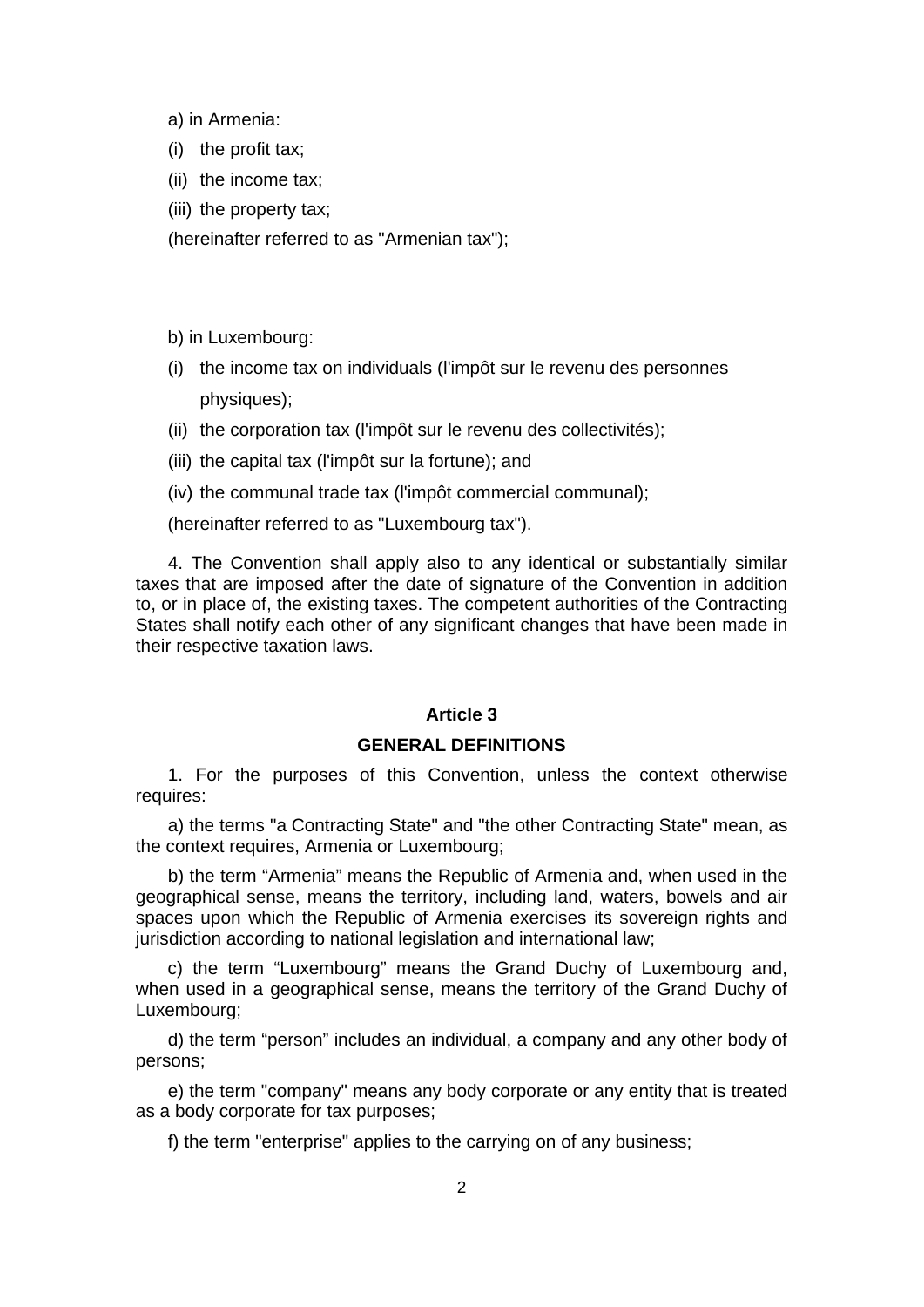g) the terms "enterprise of a Contracting State" and "enterprise of the other Contracting State" mean respectively an enterprise carried on by a resident of a Contracting State and an enterprise carried on by a resident of the other Contracting State;

h) the term "international traffic" means any transport by a ship, aircraft or road vehicle operated by an enterprise that has its place of effective management in a Contracting State, except when the ship, aircraft or road vehicle is operated solely between places in the other Contracting State;

i) the term "competent authority" means:

- (i) in Armenia, the Minister of Finance and the Chairman of the State Revenue Committee or their authorised representatives;
- (ii) in Luxembourg, the Minister of Finance or his authorised representative;

j) the term "national" means:

- (i) any individual possessing the nationality of a Contracting State;
- (ii) any legal person, partnership or association deriving its status as such from the laws in force in a Contracting State;

k) the term "business" includes the performance of professional services and of other activities of an independent character.

2. As regards the application of the Convention at any time by a Contracting State, any term not defined therein shall, unless the context otherwise requires, have the meaning that it has at that time under the law of that State for the purposes of the taxes to which the Convention applies, any meaning under the applicable tax laws of that State prevailing over a meaning given to the term under other laws of that State.

#### **Article 4**

# **RESIDENT**

1. For the purposes of this Convention, the term "resident of a Contracting State" means any person who, under the laws of that State, is liable to tax therein by reason of his domicile, residence, place of incorporation, place of management or any other criterion of a similar nature, and also includes that State and any local authority thereof. This term, however, does not include any person who is liable to tax in that State in respect only of income from sources in that State or capital situated therein.

2. Where by reason of the provisions of paragraph 1 an individual is a resident of both Contracting States, then his status shall be determined as follows:

a) he shall be deemed to be a resident only of the State in which he has a permanent home available to him; if he has a permanent home available to him in both States, he shall be deemed to be a resident only of the State with which his personal and economic relations are closer (centre of vital interests);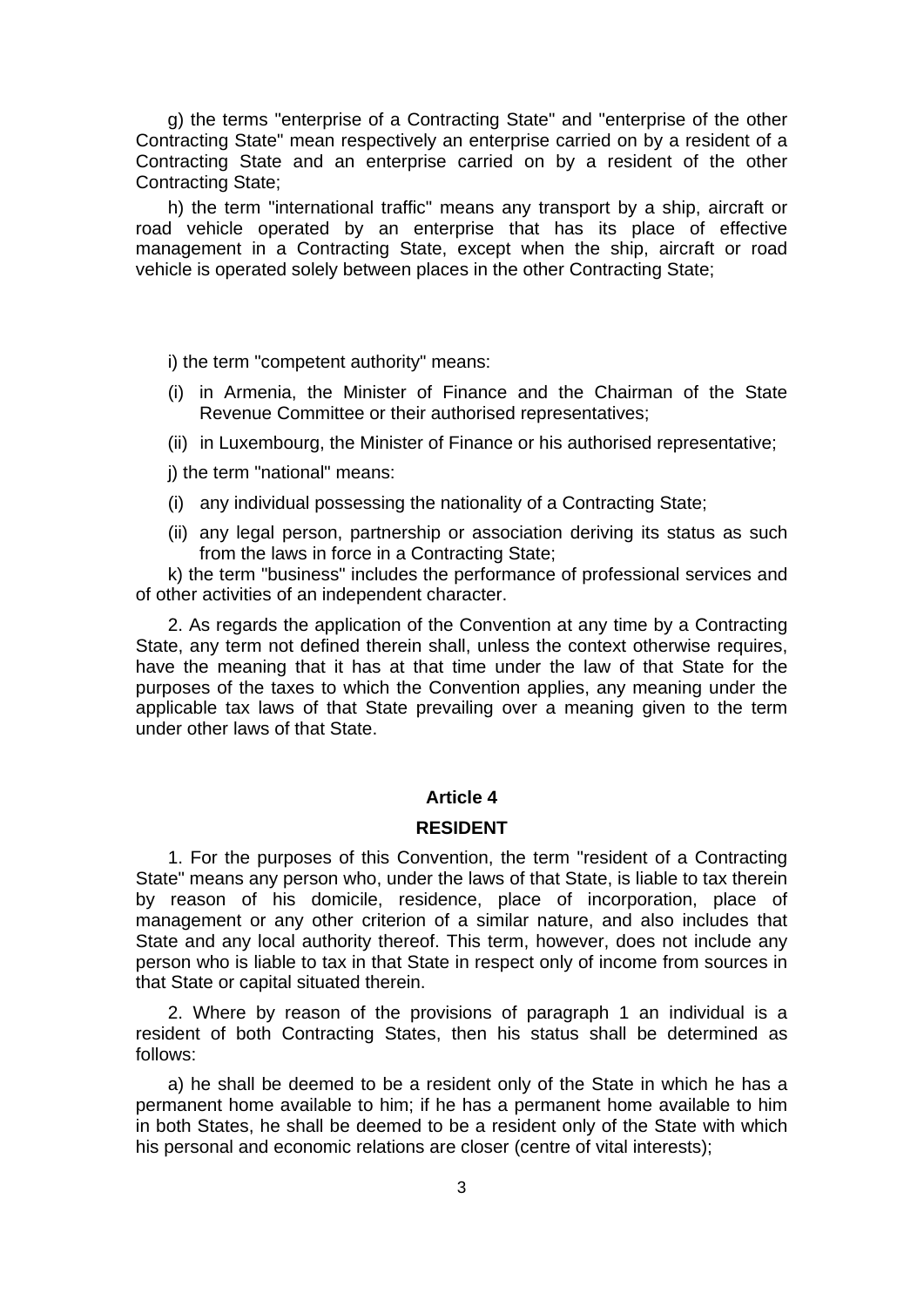b) if the State in which he has his centre of vital interests cannot be determined, or if he has not a permanent home available to him in either State, he shall be deemed to be a resident only of the State in which he has an habitual abode;

c) if he has an habitual abode in both States or in neither of them, he shall be deemed to be a resident only of the State of which he is a national;

d) if he is a national of both States or of neither of them, the competent authorities of the Contracting States shall settle the question by mutual agreement.

3. Where by reason of the provisions of paragraph 1 a person other than an individual is a resident of both Contracting States, then it shall be deemed to be a resident only of the State in which its place of effective management is situated.

# **Article 5**

# **PERMANENT ESTABLISHMENT**

1. For the purposes of this Convention, the term "permanent establishment" means a fixed place of business through which the business of an enterprise is wholly or partly carried on.

2. The term "permanent establishment" includes especially:

- a) a place of management;
- b) a branch;
- c) an office;
- d) a factory;
- e) a workshop, and

f) a mine, an oil or gas well, a quarry or any other place of exploration or extraction of natural resources.

3. a) A building site, a construction, assembly or installation project or supervisory activities in connection therewith, constitutes a permanent establishment but only where such site, project or activities continue for a period of more than 12 months.

 b) The furnishing of services, including consultative services, by an enterprise through employees or other personnel engaged by the enterprise for such purpose, but only where activities of that nature continue (for the same or connected project) within the country for a period or periods aggregating more than 3 months within any twelve-month period.

4. Notwithstanding the preceding provisions of this Article, the term "permanent establishment" shall be deemed not to include:

a) the use of facilities solely for the purpose of storage, display or delivery of goods or merchandise belonging to the enterprise;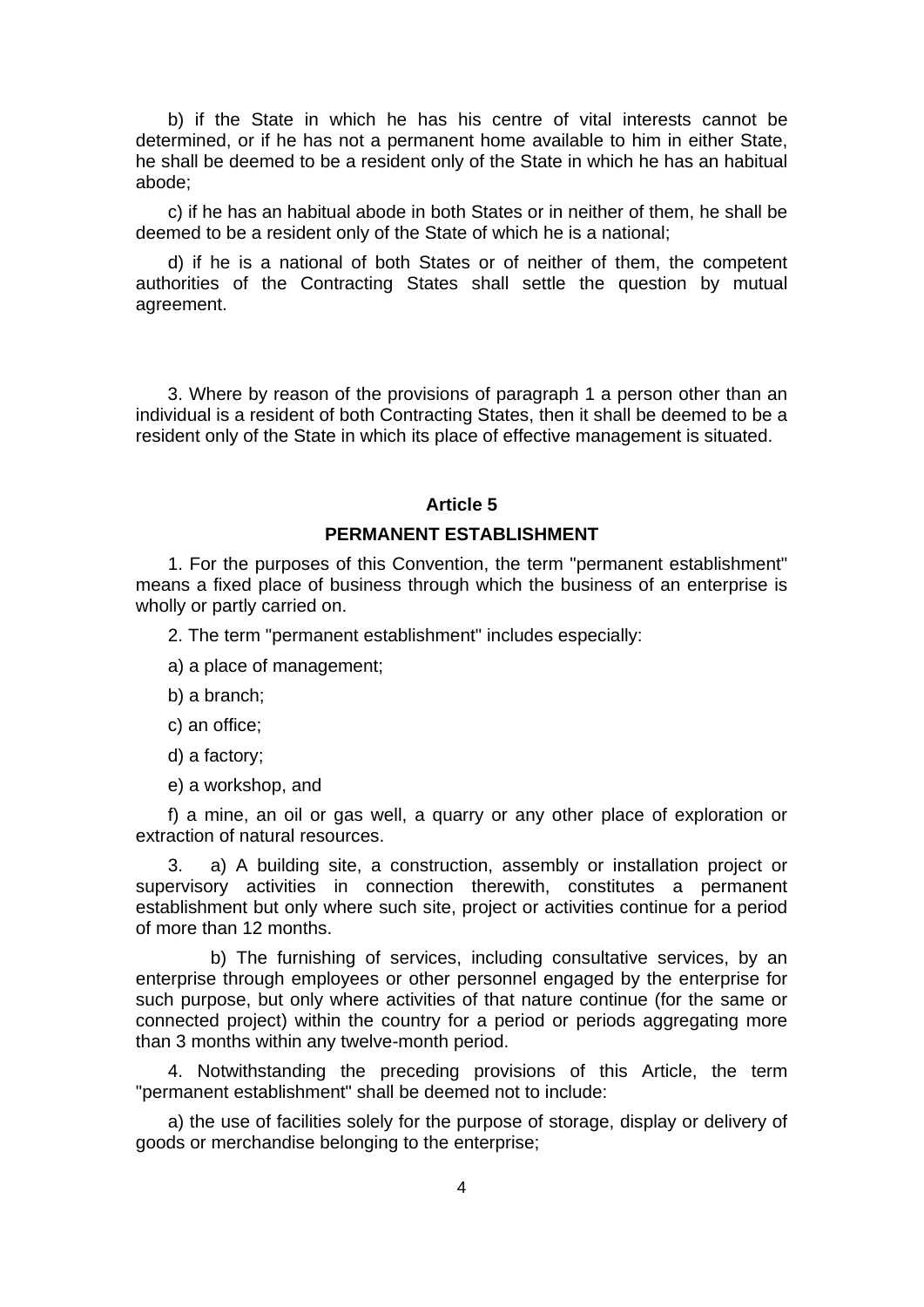b) the maintenance of a stock of goods or merchandise belonging to the enterprise solely for the purpose of storage, display or delivery;

c) the maintenance of a stock of goods or merchandise belonging to the enterprise solely for the purpose of processing by another enterprise;

d) the maintenance of a fixed place of business solely for the purpose of purchasing goods or merchandise or of collecting information, for the enterprise;

e) the maintenance of a fixed place of business solely for the purpose of carrying on, for the enterprise, any other activity of preparatory or auxiliary character;

f) the maintenance of a fixed place of business solely for any combination of activities mentioned in subparagraphs a) to e), provided that the overall activity of the fixed place of business resulting from this combination is of a preparatory or auxiliary character.

5. Notwithstanding the provisions of paragraphs 1 and 2, where a person other than an agent of an independent status to whom paragraph 6 applies - is acting on behalf of an enterprise and has, and habitually exercises, in a Contracting State an authority to conclude contracts in the name of the enterprise, that enterprise shall be deemed to have a permanent establishment in that State in respect of any activities which that person undertakes for the enterprise, unless the activities of such person are limited to those mentioned in paragraph 4 which, if exercised through a fixed place of business, would not make this fixed place of business a permanent establishment under the provisions of that paragraph.

6. An enterprise shall not be deemed to have a permanent establishment in a Contracting State merely because it carries on business in that State through a broker, general commission agent or any other agent of an independent status, provided that such persons are acting in the ordinary course of their business.

7. The fact that a company which is a resident of a Contracting State controls or is controlled by a company which is a resident of the other Contracting State, or which carries on business in that other State (whether through a permanent establishment or otherwise), shall not of itself constitute either company a permanent establishment of the other.

#### **Article 6**

# **INCOME FROM IMMOVABLE PROPERTY**

1. Income derived by a resident of a Contracting State from immovable property (including income from agriculture or forestry) situated in the other Contracting State may be taxed in that other State.

2. The term "immovable property" shall have the meaning which it has under the law of the Contracting State in which the property in question is situated. The term shall in any case include property accessory to immovable property, livestock and equipment used in agriculture and forestry, rights to which the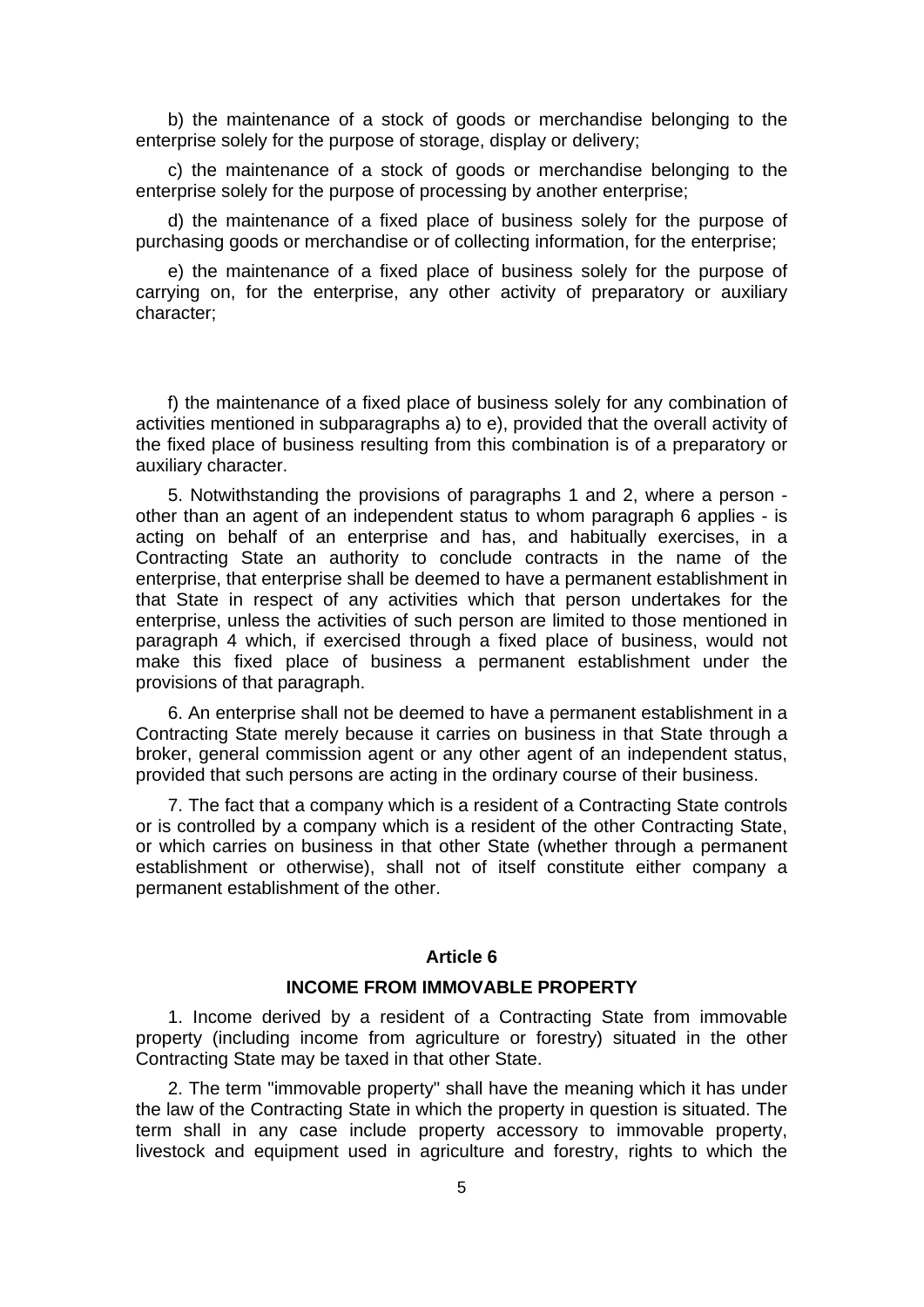provisions of general law respecting landed property apply, usufruct of immovable property and rights to variable or fixed payments as consideration for the working of, or the right to work, mineral deposits, sources and other natural resources; ships, boats, aircraft and road vehicles shall not be regarded as immovable property.

3. The provisions of paragraph 1 shall apply to income derived from the direct use, letting, or use in any other form of immovable property.

4. The provisions of paragraphs 1 and 3 shall also apply to the income from immovable property of an enterprise.

# **Article 7**

# **BUSINESS PROFITS**

1. The profits of an enterprise of a Contracting State shall be taxable only in that State unless the enterprise carries on business in the other Contracting State through a permanent establishment situated therein. If the enterprise carries on business as aforesaid, the profits of the enterprise may be taxed in the other State but only so much of them as is attributable to that permanent establishment.

2. Subject to the provisions of paragraph 3, where an enterprise of a Contracting State carries on business in the other Contracting State through a permanent establishment situated therein, there shall in each Contracting State be attributed to that permanent establishment the profits which it might be expected to make if it were a distinct and separate enterprise engaged in the same or similar activities under the same or similar conditions and dealing wholly independently with the enterprise of which it is a permanent establishment.

3. In determining the profits of a permanent establishment, there shall be allowed as deductions expenses which are incurred for the purposes of the business of the permanent establishment, including executive and general administrative expenses so incurred, whether in the State in which the permanent establishment is situated or elsewhere.

However, no such deduction shall be allowed in respect of amounts, if any, paid (otherwise than towards reimbursement of actual expenses) by the permanent establishment to the enterprise, by way of royalties, fees or other similar payments in return for the use of patents or other rights, or by way of commission, for services performed or for management, or, except in the case of a banking enterprise, by way of interest on moneys lent to the permanent establishment.

Likewise, no account shall be taken, in determining the profits of a permanent establishment, for amounts charged (otherwise than towards reimbursement of actual expenses) by the permanent establishment to the enterprise, by way of royalties, fees or other similar payments in return for the use of patents or other rights, or by way of commission for services performed or for management, or, except in the case of a banking enterprise by way of interest on moneys lent to the enterprise.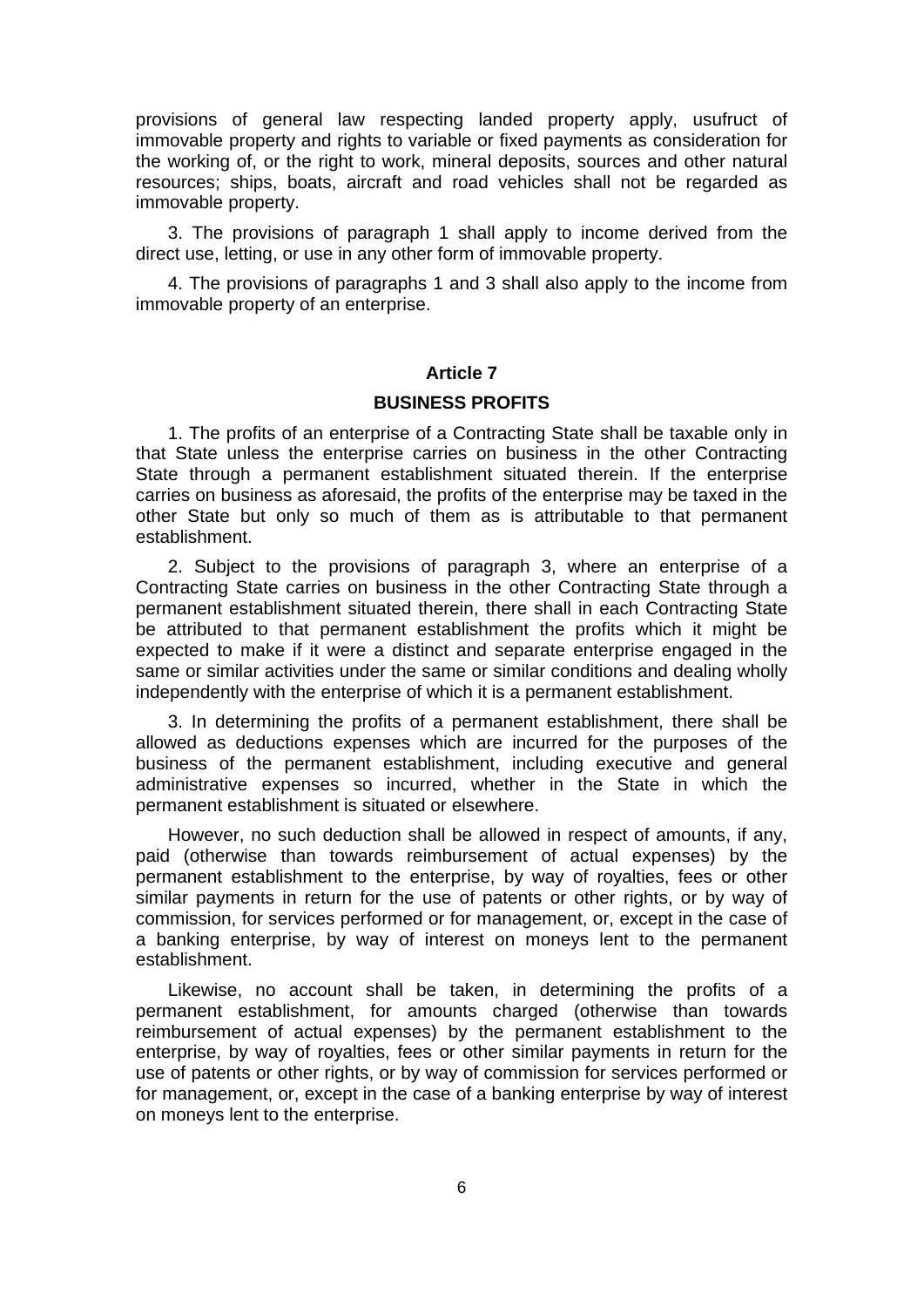4. Insofar as it has been customary in a Contracting State to determine the profits to be attributed to a permanent establishment on the basis of an apportionment of the total profits of the enterprise to its various parts, nothing in paragraph 2 shall preclude that Contracting State from determining the profits to be taxed by such an apportionment as may be customary; the method of apportionment adopted shall, however, be such that the result shall be in accordance with the principles contained in this Article.

5. No profits shall be attributed to a permanent establishment by reason of the mere purchase by that permanent establishment of goods or merchandise for the enterprise.

6. For the purposes of the preceding paragraphs, the profits to be attributed to the permanent establishment shall be determined by the same method year by year unless there is good and sufficient reason to the contrary.

7. Where profits include items of income which are dealt with separately in other Articles of this Convention, then the provisions of those Articles shall not be affected by the provisions of this Article.

### **Article 8**

# **SHIPPING, INLAND WATERWAYS TRANSPORT, ROAD VEHICLES AND AIR TRANSPORT**

1. Profits from the operation of ships, aircraft or road vehicles in international traffic shall be taxable only in the Contracting State in which the place of effective management of the enterprise is situated.

2. Profits from the operation of boats engaged in inland waterways transport shall be taxable only in the Contracting State in which the place of effective management of the enterprise is situated.

3. The provisions of paragraph 1 shall also apply to profits from the participation in a pool, a joint business or an international operating agency.

# **Article 9**

## **ASSOCIATED ENTERPRISES**

#### 1. Where

a) an enterprise of a Contracting State participates directly or indirectly in the management, control or capital of an enterprise of the other Contracting State, or

b) the same persons participate directly or indirectly in the management, control or capital of an enterprise of a Contracting State and an enterprise of the other Contracting State,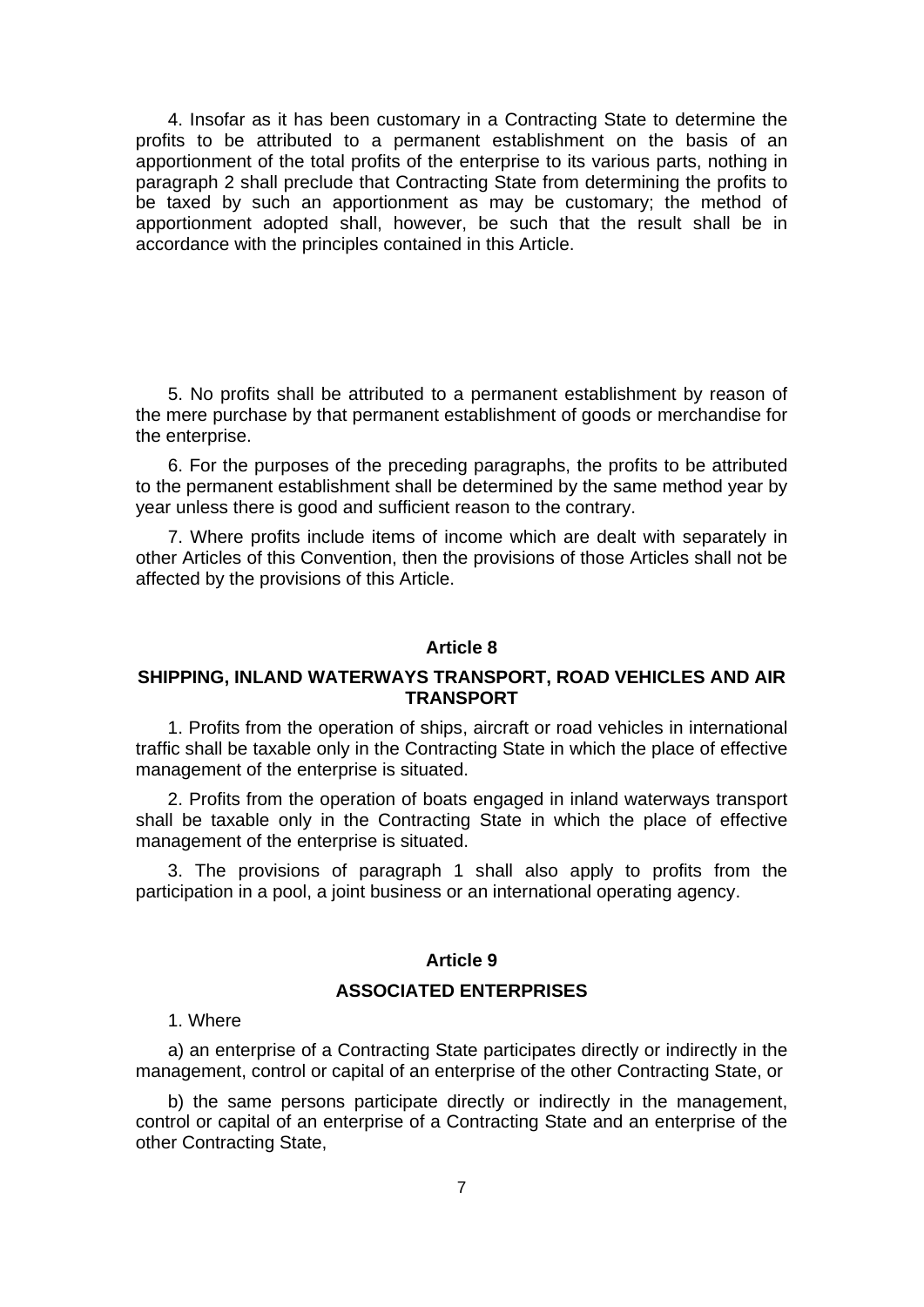and in either case conditions are made or imposed between the two enterprises in their commercial or financial relations which differ from those which would be made between independent enterprises, then any profits which would, but for those conditions, have accrued to one of the enterprises, but, by reason of those conditions, have not so accrued, may be included in the profits of that enterprise and taxed accordingly.

2. Where a Contracting State includes in the profits of an enterprise of that State - and taxes accordingly - profits on which an enterprise of the other Contracting State has been charged to tax in that other State and the profits so included are profits which would have accrued to the enterprise of the firstmentioned State if the conditions made between the two enterprises had been those which would have been made between independent enterprises, then that other State shall make an appropriate adjustment to the amount of the tax charged therein on those profits, where that other State considers the adjustment justified. In determining such adjustment, due regard shall be had to the other provisions of this Convention and the competent authorities of the Contracting States shall if necessary consult each other.

# **Article 10**

#### **DIVIDENDS**

1. Dividends paid by a company which is a resident of a Contracting State to a resident of the other Contracting State may be taxed in that other State.

2. However, such dividends may also be taxed in the Contracting State of which the company paying the dividends is a resident and according to the laws of that State, but if the beneficial owner of the dividends is a resident of the other Contracting State, the tax so charged shall not exceed:

a) 5 per cent of the gross amount of the dividends if the beneficial owner is a company (other than a partnership) which holds directly at least 10 per cent of the capital of the company paying the dividends;

b) 15 per cent of the gross amount of the dividends in all other cases.

The paragraph shall not affect the taxation of the company in respect of the profits out of which the dividends are paid.

3. The term "dividends" as used in this Article means income from shares or other rights, not being debt-claims, participating in profits, as well as income from other corporate rights which is subjected to the same taxation treatment as income from shares by the laws of the State of which the company making the distribution is a resident, and the investor's share of the profit in a commercial, industrial, mining or craft undertaking, paid proportionally to the profits and by virtue of his capital outlay, as well as interest and payments on bonds, where, over and above the fixed rate of interest, a right of assignment is granted for supplementary interest varying according to the unretained earnings.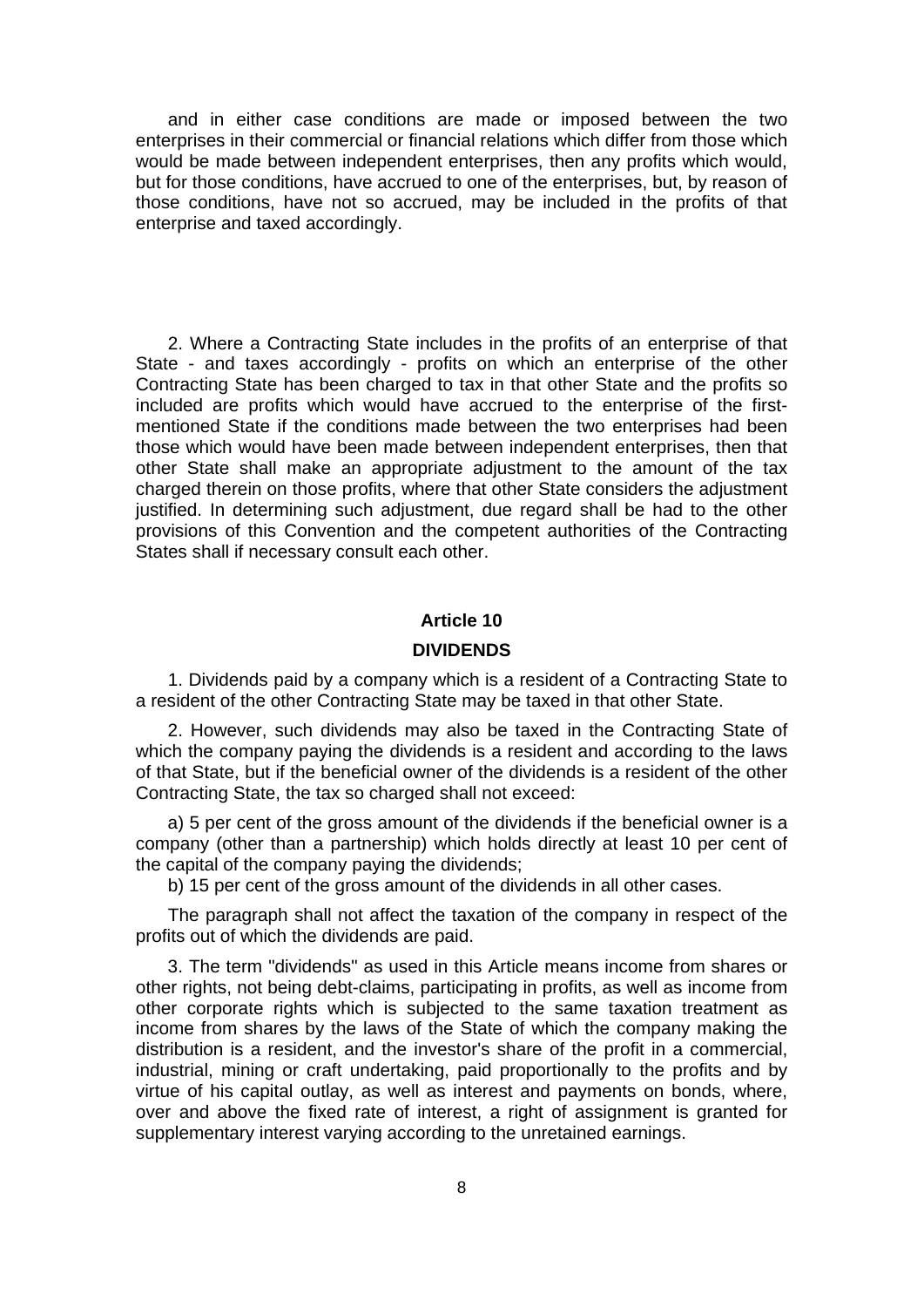4. The provisions of paragraphs 1 and 2 shall not apply if the beneficial owner of the dividends, being a resident of a Contracting State, carries on business in the other Contracting State of which the company paying the dividends is a resident, through a permanent establishment situated therein and the holding in respect of which the dividends are paid is effectively connected with such permanent establishment. In such case the provisions of Article 7 shall apply.

5. Where a company which is a resident of a Contracting State derives profits or income from the other Contracting State, that other State may not impose any tax on the dividends paid by the company, except insofar as such dividends are paid to a resident of that other State or insofar as the holding in respect of which the dividends are paid is effectively connected with a permanent establishment in that other State, nor subject the company's undistributed profits to a tax on the company's undistributed profits, even if the dividends paid or the undistributed profits consist wholly or partly of profits or income arising in such other State.

#### **Article 11**

# **INTEREST**

1. Interest arising in a Contracting State and paid to a resident of the other Contracting State may be taxed in that other State.

2. However, such interest may also be taxed in the Contracting State in which it arises and according to the laws of that State, but if the beneficial owner of the interest is a resident of the other Contracting State, the tax so charged shall not exceed 10 per cent of the gross amount of the interest.

3. Notwithstanding the provisions of paragraph 2, interest referred to in paragraph 1 shall be taxable only in the Contracting State of which the recipient is a resident if the beneficial owner of the interest is a resident of that State and:

- a) is that State, a local authority or a statutory body thereof,
- b) if the interest is paid by the State in which the interest arises or by a local authority or statutory body thereof,
- c) if the interest is paid in respect of a loan, debt-claim or credit that is owed to, or made, provided, guaranteed or insured by, that State or a local authority or export financing agency thereof,
- d) if the interest is paid in respect of a loan of any kind granted by a bank.

4. The term "interest" as used in this Article means income from debt-claims of every kind, whether or not secured by mortgage and whether or not carrying a right to participate in the debtor's profits, and in particular, income from government securities and income from bonds or debentures, including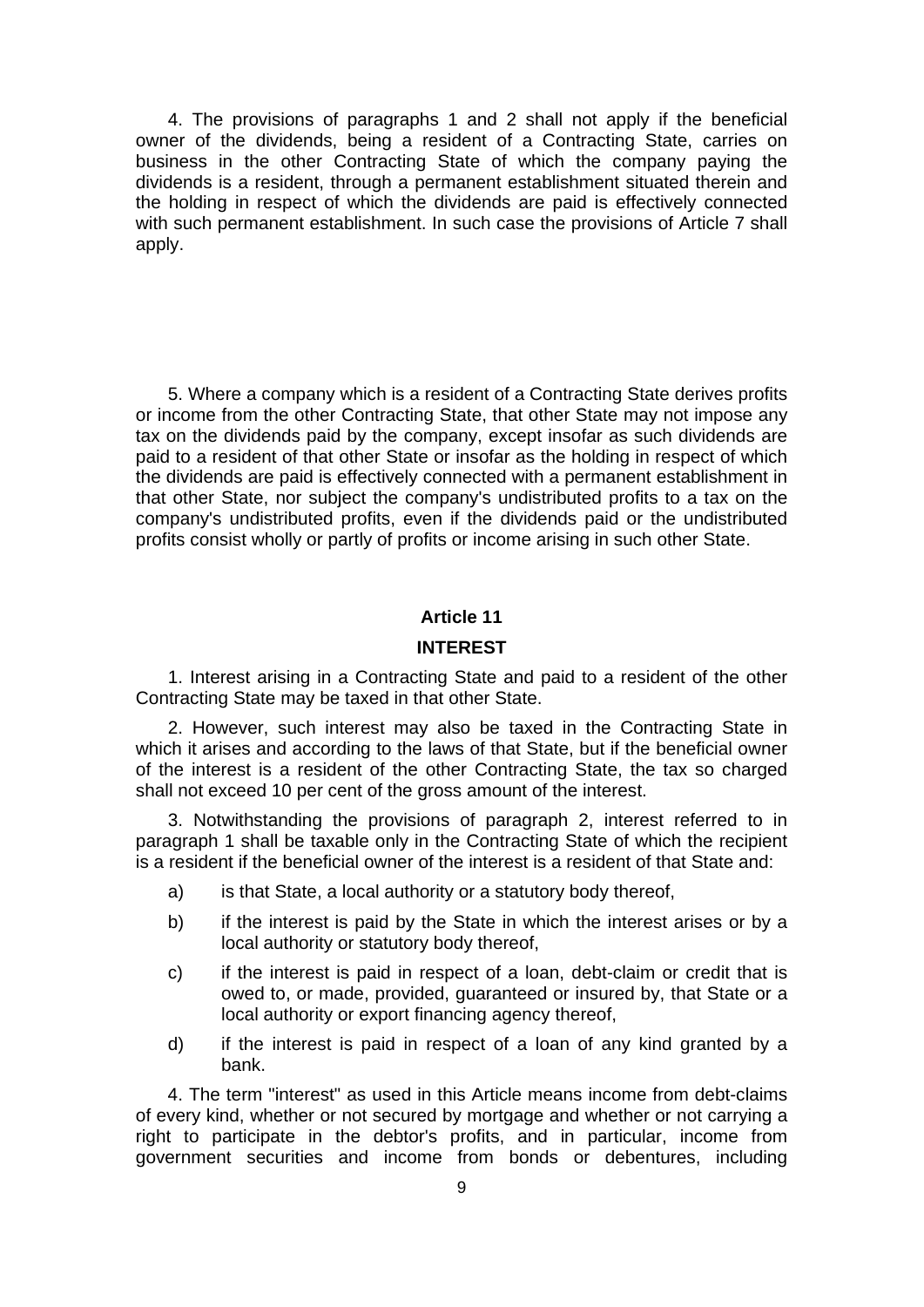premiums and prizes attaching to such securities, bonds or debentures. However, the term "interest" shall not include income referred to in Article 10. Penalty charges for late payment shall not be regarded as interest for the purpose of this Article.

5. The provisions of paragraphs 1, 2 and 3 shall not apply if the beneficial owner of the interest, being a resident of a Contracting State, carries on business in the other Contracting State in which the interest arises, through a permanent establishment situated therein and the debt-claim in respect of which the interest is paid is effectively connected with such permanent establishment. In such case the provisions of Article 7 shall apply.

6. Interest shall be deemed to arise in a Contracting State when the payer is a resident of that State. Where, however, the person paying the interest, whether he is a resident of a Contracting State or not, has in a Contracting State a permanent establishment in connection with which the indebtedness on which the interest is paid was incurred, and such interest is borne by such permanent establishment, then such interest shall be deemed to arise in the State in which the permanent establishment is situated.

7. Where, by reason of a special relationship between the payer and the beneficial owner or between both of them and some other person, the amount of the interest, having regard to the debt-claim for which it is paid, exceeds the amount which would have been agreed upon by the payer and the beneficial owner in the absence of such relationship, the provisions of this Article shall apply only to the last-mentioned amount. In such case, the excess part of the payments shall remain taxable according to the laws of each Contracting State, due regard being had to the other provisions of this Convention.

# **Article 12**

#### **ROYALTIES**

1. Royalties arising in a Contracting State and paid to a resident of the other Contracting State may be taxed in that other State.

2. However, such royalties may also be taxed in the Contracting State in which they arise and according to the laws of that State, but if the recipient is the beneficial owner of the royalties, the tax so charged shall not exceed 5 percent of the gross amount of the royalties.

3. The term "royalties" as used in this Article means payments of any kind received as a consideration for the use of, or the right to use, any copyright of literary, artistic or scientific work including cinematograph films or films or tapes used for radio or television broadcasting, any patent, trade mark, design or model, plan, secret formula or process, or for information concerning industrial, commercial or scientific experience.

4. The provisions of paragraphs 1 and 2 shall not apply if the beneficial owner of the royalties, being a resident of a Contracting State, carries on business in the other Contracting State in which the royalties arise, through a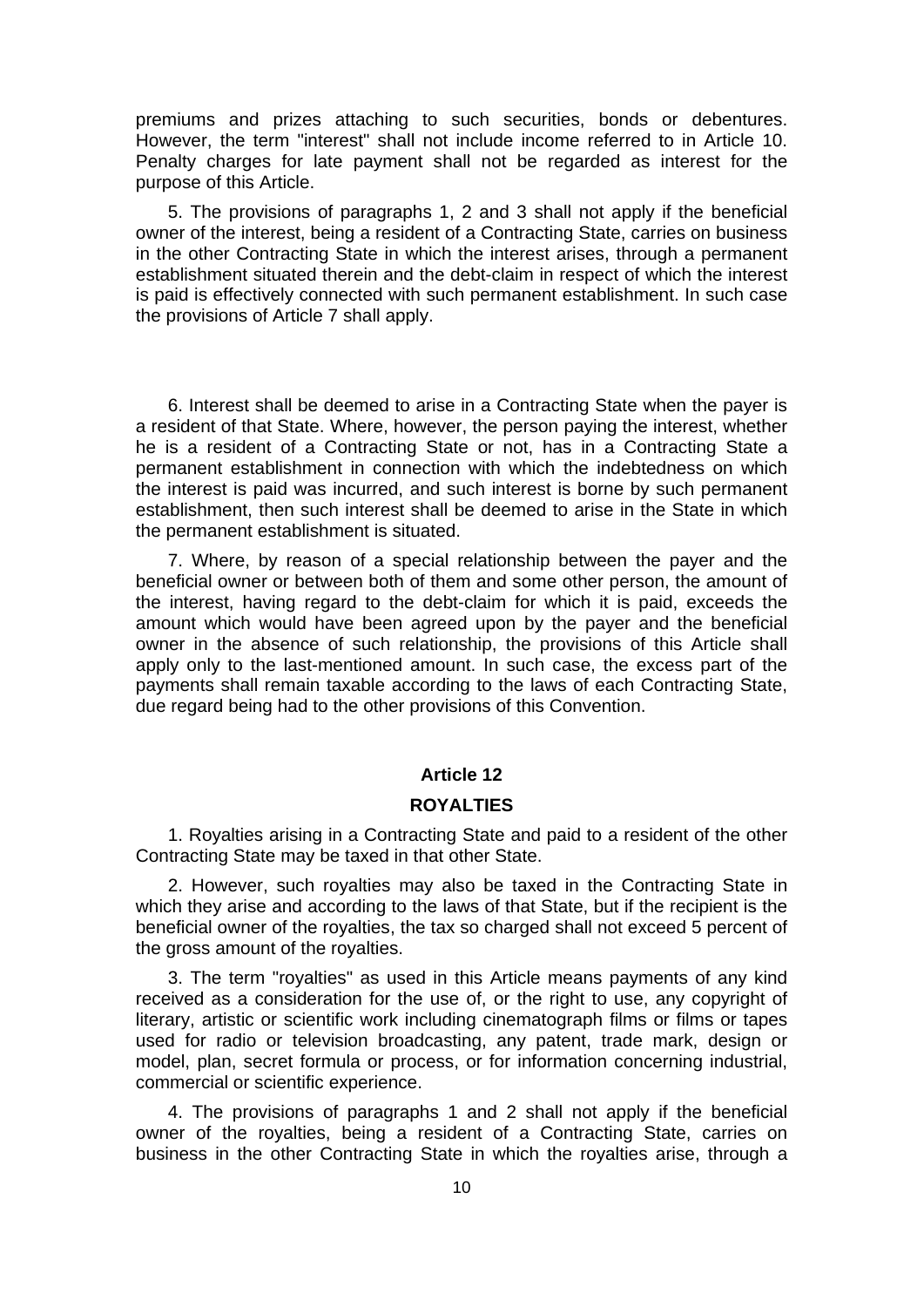permanent establishment situated therein and the right or property in respect of which the royalties are paid is effectively connected with such permanent establishment. In such case the provisions of Article 7 shall apply.

5. Royalties shall be deemed to arise in a Contracting State when the payer is a resident of that State. Where, however, the person paying the royalties, whether he is a resident of a Contracting State or not, has in a Contracting State a permanent establishment in connection with which the liability to pay the royalties was incurred, and such royalties are borne by such permanent establishment, then such royalties shall be deemed to arise in the Contracting State in which the permanent establishment is situated.

6. Where, by reason of a special relationship between the payer and the beneficial owner or between both of them and some other person, the amount of the royalties, having regard to the use, right or information for which they are paid, exceeds the amount which would have been agreed upon by the payer and the beneficial owner in the absence of such relationship, the provisions of this Article shall apply only to the last-mentioned amount. In such case, the excess part of the payments shall remain taxable according to the laws of each Contracting State, due regard being had to the other provisions of this Convention.

# **Article 13**

# **CAPITAL GAINS**

1. Gains derived by a resident of a Contracting State from the alienation of immovable property referred to in Article 6 and situated in the other Contracting State may be taxed in that other State.

2. Gains from the alienation of movable property forming part of the business property of a permanent establishment which an enterprise of a Contracting State has in the other Contracting State, including such gains from the alienation of such a permanent establishment (alone or with the whole enterprise), may be taxed in that other State.

3. Gains from the alienation of ships, aircraft or road vehicles operated in international traffic, boats engaged in inland waterways transport or movable property pertaining to the operation of such ships, aircraft, road vehicles or boats, shall be taxable only in the Contracting State in which the place of effective management of the enterprise is situated.

4. Gains derived by a resident of a Contracting State from the alienation of shares or other corporate rights in a company the assets of which consist mainly of immovable property situated in the other Contracting State may be taxed in that other State.

5. Gains from the alienation of any property other than that referred to in paragraphs 1, 2, 3 and 4 shall be taxable only in the Contracting State of which the alienator is a resident.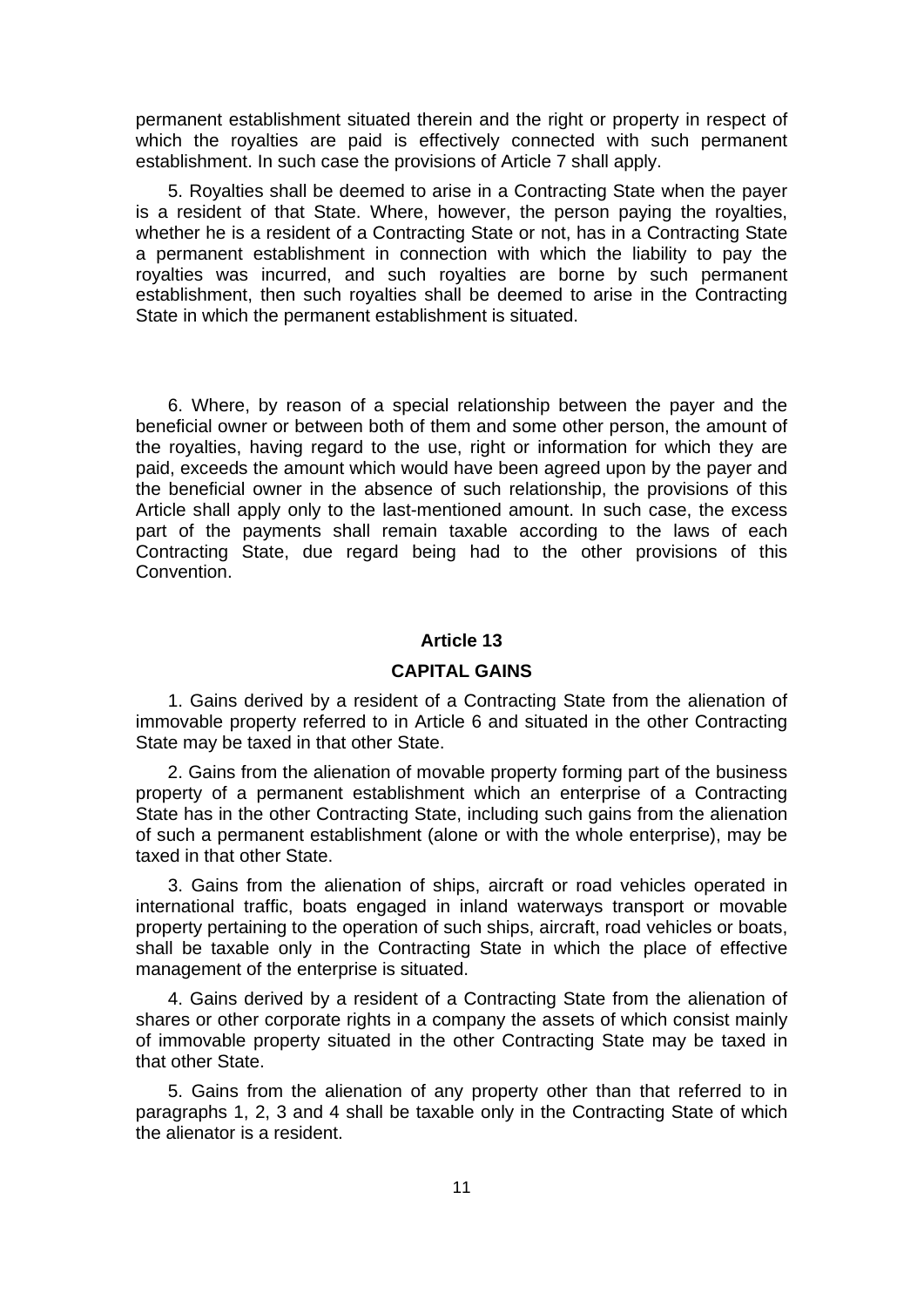#### **Article 14**

#### **INCOME FROM EMPLOYMENT**

1. Subject to the provisions of Articles 15, 17 and 18, salaries, wages and other similar remuneration derived by a resident of a Contracting State in respect of an employment shall be taxable only in that State unless the employment is exercised in the other Contracting State. If the employment is so exercised, such remuneration as is derived therefrom may be taxed in that other State.

2. Notwithstanding the provisions of paragraph 1, remuneration derived by a resident of a Contracting State in respect of an employment exercised in the other Contracting State shall be taxable only in the first-mentioned State if:

a) the recipient is present in the other State for a period or periods not exceeding in the aggregate 183 days in any twelve month period commencing or ending in the calendar year concerned, and

b) the remuneration is paid by, or on behalf of, an employer who is not a resident of the other State, and

c) the remuneration is not borne by a permanent establishment which the employer has in the other State.

3. Notwithstanding the preceding provisions of this Article, remuneration derived in respect of an employment exercised aboard a ship, aircraft or road vehicle operated in international traffic, or aboard a boat engaged in inland waterways transport, may be taxed in the Contracting State in which the place of effective management of the enterprise is situated.

# **Article 15**

# **DIRECTORS' FEES**

Directors' fees and other similar payments derived by a resident of a Contracting State in his capacity as a member of the board of directors of a company which is a resident of the other Contracting State may be taxed in that other State.

# **Article 16**

# **ARTISTES AND SPORTSPERSONS**

1. Notwithstanding the provisions of Articles 7 and 14, income derived by a resident of a Contracting State as an entertainer, such as a theatre, motion picture, radio or television artiste, or a musician, or as a sportsperson, from his personal activities as such exercised in the other Contracting State, may be taxed in that other State.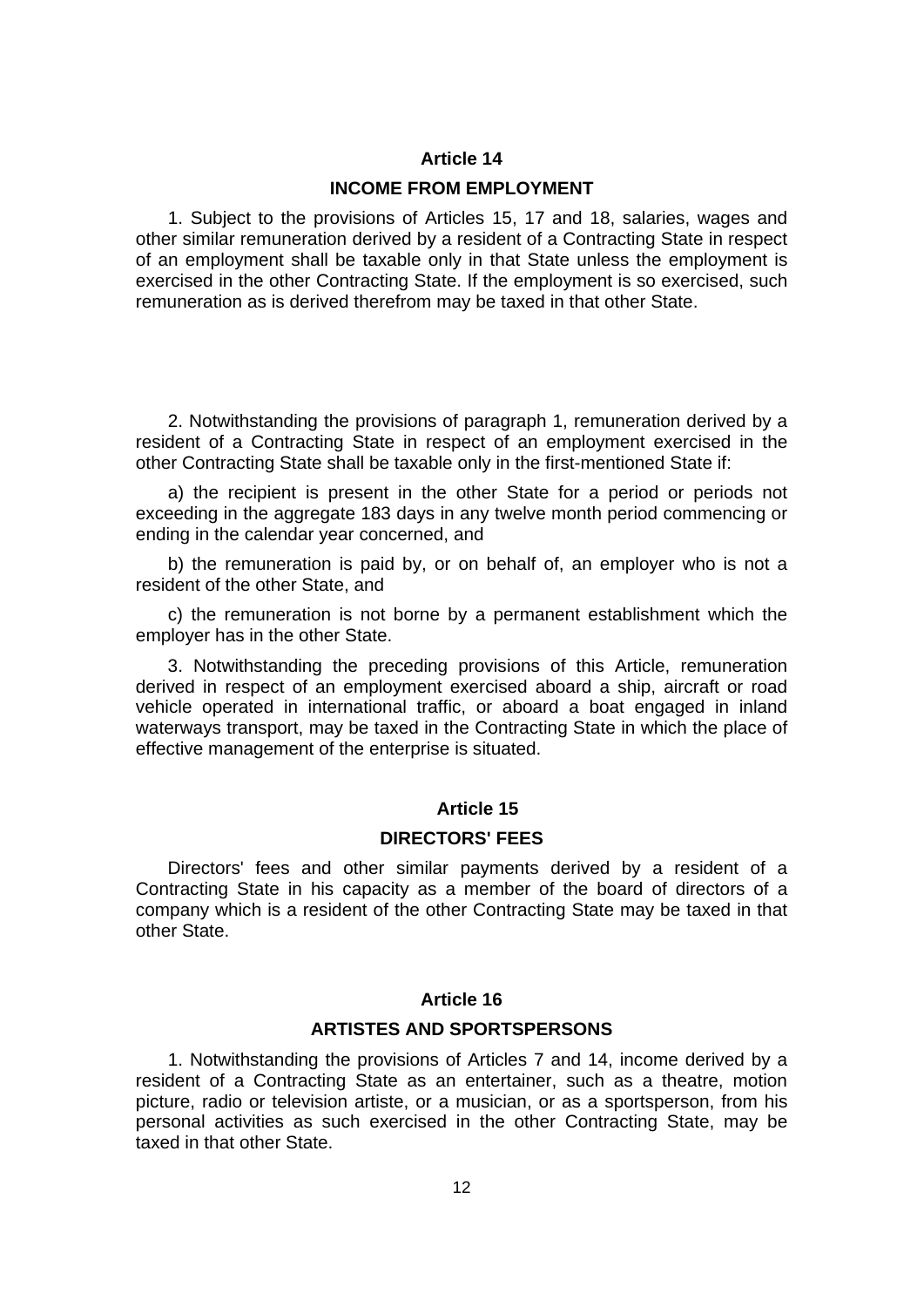2. Where income in respect of personal activities exercised by an entertainer or a sportsperson in his capacity as such accrues not to the entertainer or sportsperson himself but to another person, that income may, notwithstanding the provisions of Articles 7 and 14, be taxed in the Contracting State in which the activities of the entertainer or sportsperson are exercised.

3. Notwithstanding the provisions of paragraphs 1 and 2, income derived by a resident of a Contracting State from his personal activities as an entertainer or as a sportsperson shall be taxable only in that State if the activities are exercised in the other Contracting State within the framework of a cultural or sports exchange program approved by both Contracting States.

# **Article 17 PENSIONS**

1. Subject to the provisions of paragraph 2 of Article 18, pensions and other similar remuneration paid to a resident of a Contracting State in consideration of past employment shall be taxable only in that State.

2. Notwithstanding the provisions of paragraph 1, pensions and other payments made under the social security legislation of a Contracting State shall be taxable only in that State.

3. Notwithstanding the provisions of paragraph 1, pensions and other similar remuneration (including lump-sum payments) arising in a Contracting State and paid to a resident of the other Contracting State shall be taxable only in the firstmentioned State, provided that such payments derive from contributions paid to or from provisions made under a pension scheme by the recipient or on his behalf and that these contributions, provisions or the pensions or other similar remuneration have been subjected to tax in the first-mentioned State under the ordinary rules of its tax laws.

# **Article 18**

# **GOVERNMENT SERVICE**

1. a) Salaries, wages and other similar remuneration paid by a Contracting State or a local authority thereof to an individual in respect of services rendered to that State or authority shall be taxable only in that State.

b) However, such salaries, wages and other similar remuneration shall be taxable only in the other Contracting State if the services are rendered in that State and the individual is a resident of that State who :

(i) is a national of that State; or

(ii) did not become a resident of that State solely for the purpose of rendering the services.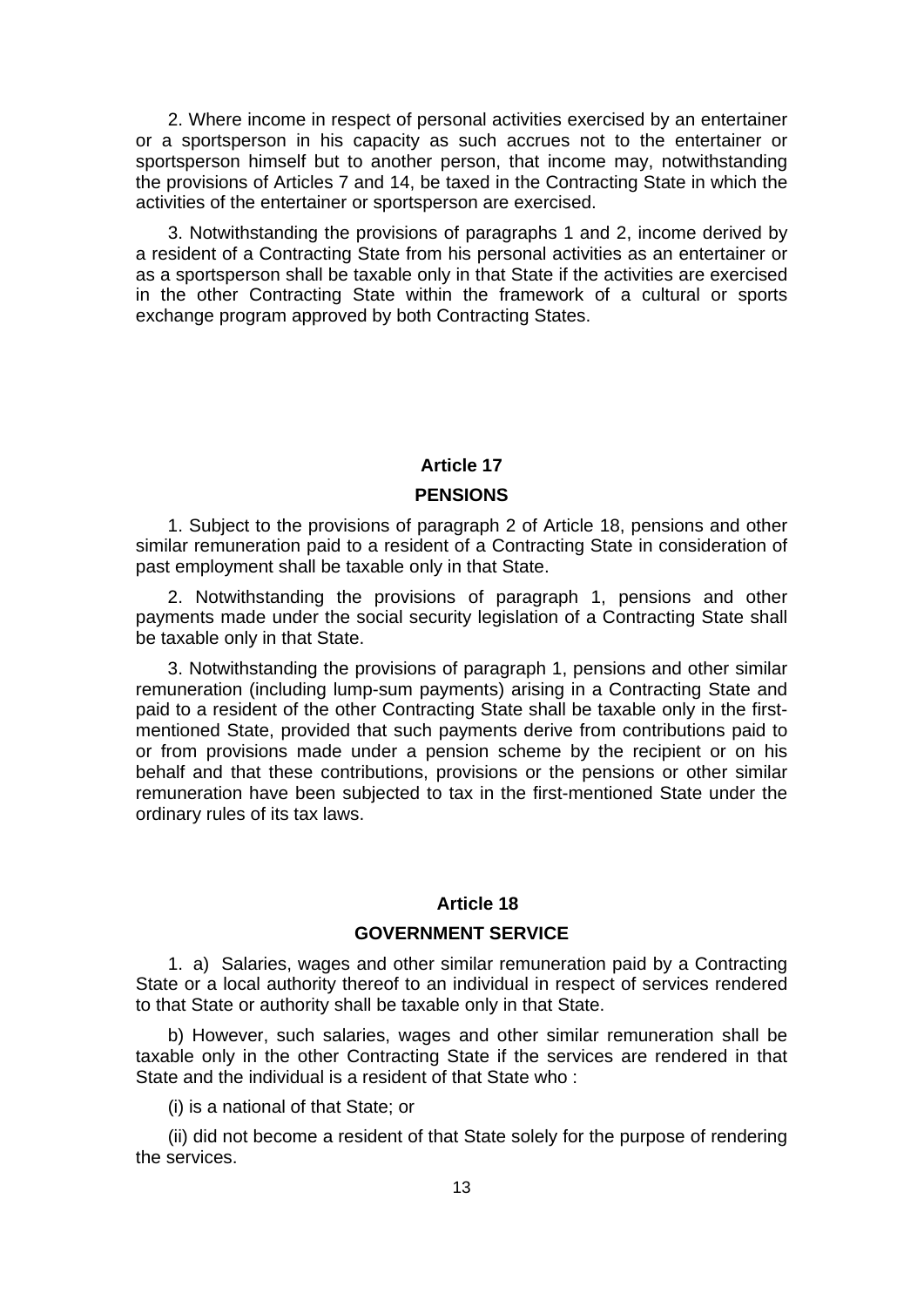2. a) Notwithstanding the provisions of paragraph 1, pensions and other similar remuneration paid by, or out of funds created by, a Contracting State or a local authority thereof to an individual in respect of services rendered to that State or authority shall be taxable only in that State.

b) However, such pensions and other similar remuneration shall be taxable only in the other Contracting State if the individual is a resident of, and a national of, that State.

3. The provisions of Articles 14, 15, 16 and 17 shall apply to salaries, wages, pensions, and other similar remuneration in respect of services rendered in connection with a business carried on by a Contracting State or a local authority thereof.

#### **Article 19**

#### **STUDENTS**

Payments which a student or business apprentice who is or was immediately before visiting a Contracting State a resident of the other Contracting State and who is present in the first-mentioned State solely for the purpose of his education or training receives for the purpose of his maintenance, education or training shall not be taxed in that State, provided that such payments arise from sources outside that State.

### **Article 20**

# **PROFESSORS AND RESEARCHERS**

1. An individual who visits a Contracting State for the purpose of teaching or carrying out research at a university, college, school or other recognized educational institution in that State and who is or was immediately before that visit a resident of the other Contracting State, shall be exempt from taxation in the first-mentioned Contracting State on remuneration for such teaching or research for a period not exceeding two years from the date of his first visit for that purpose, provided that such remuneration arises from sources outside that State.

2. The provisions of paragraph 1 of this Article shall not apply to remuneration from research if such research is undertaken not in the public interest but primarily for the private benefit of a specific person or persons.

# **Article 21**

#### **OTHER INCOME**

1. Items of income of a resident of a Contracting State, wherever arising, not dealt with in the foregoing Articles of this Convention shall be taxable only in that State.

2. The provisions of paragraph 1 shall not apply to income, other than income from immovable property as defined in paragraph 2 of Article 6, if the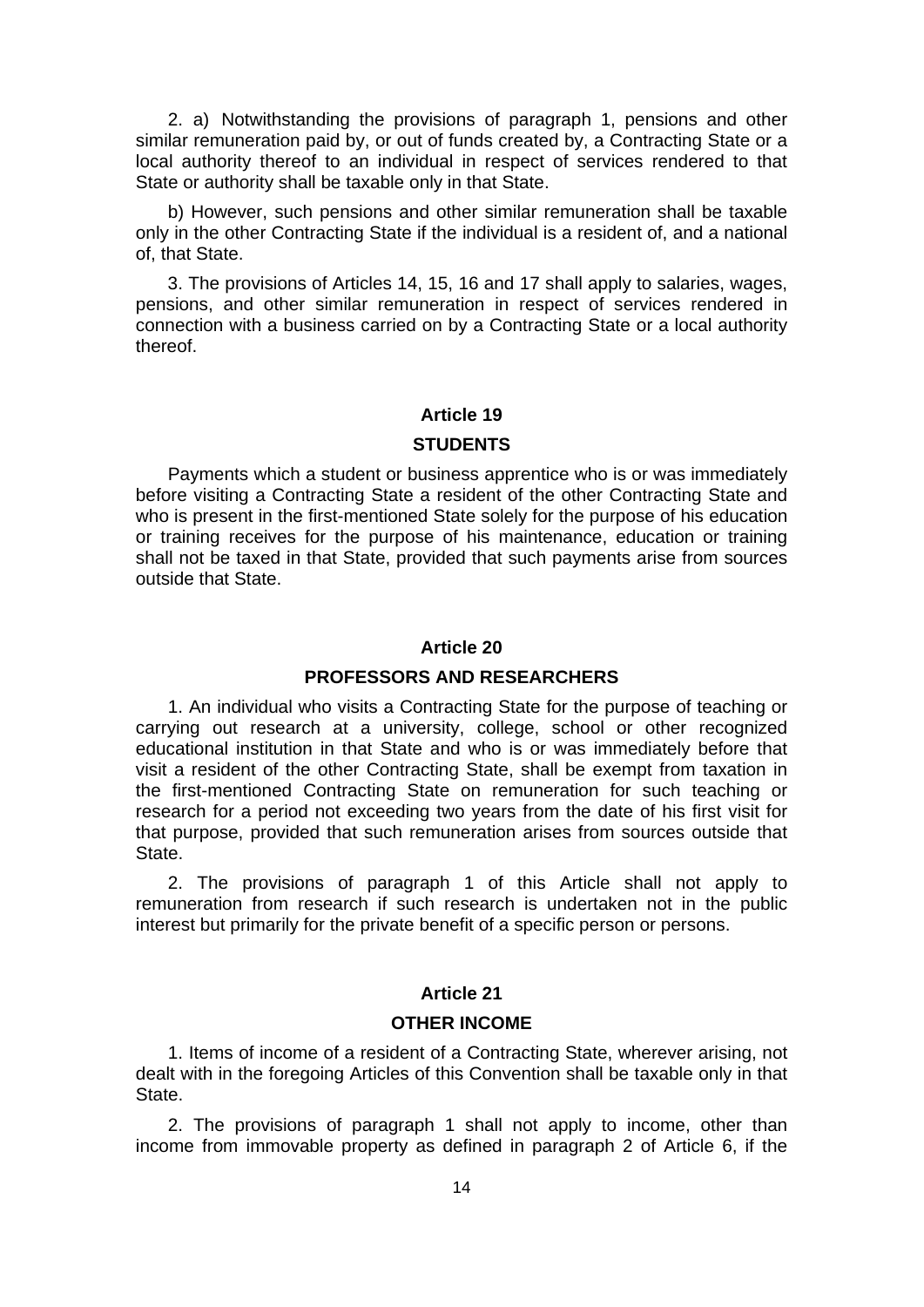recipient of such income, being a resident of a Contracting State, carries on business in the other Contracting State through a permanent establishment situated therein and the right or property in respect of which the income is paid is effectively connected with such permanent establishment. In such case the provisions of Article 7 shall apply.

# **Article 22 CAPITAL**

1. Capital represented by immovable property referred to in Article 6, owned by a resident of a Contracting State and situated in the other Contracting State, may be taxed in that other State.

2. Capital represented by movable property forming part of the business property of a permanent establishment which an enterprise of a Contracting State has in the other Contracting State may be taxed in that other State.

3. Capital represented by ships, aircraft and road vehicles operated in international traffic and by boats engaged in inland waterways transport, and by movable property pertaining to the operation of such ships, aircraft, road vehicles and boats, shall be taxable only in the Contracting State in which the place of effective management of the enterprise is situated.

4. All other elements of capital of a resident of a Contracting State shall be taxable only in that State.

# **Article 23**

# **ELIMINATION OF DOUBLE TAXATION**

1. In Armenia, double taxation shall be avoided as follows:

a) where a resident of Armenia derives income or owns capital which, in accordance with the provisions of this Convention, may be taxed in Luxembourg, Armenia shall allow:

(i) as a deduction from the tax on the income of that resident, an amount equal to the income tax paid in Luxembourg;

(ii) as a deduction from the tax on the capital of that resident, an amount equal to the capital tax paid in Luxembourg.

Such deduction in either case shall not, however, exceed that part of the income tax or capital tax, as computed before the deduction is given, which is attributable, as the case may be, to the income or the capital which may be taxed in Luxembourg.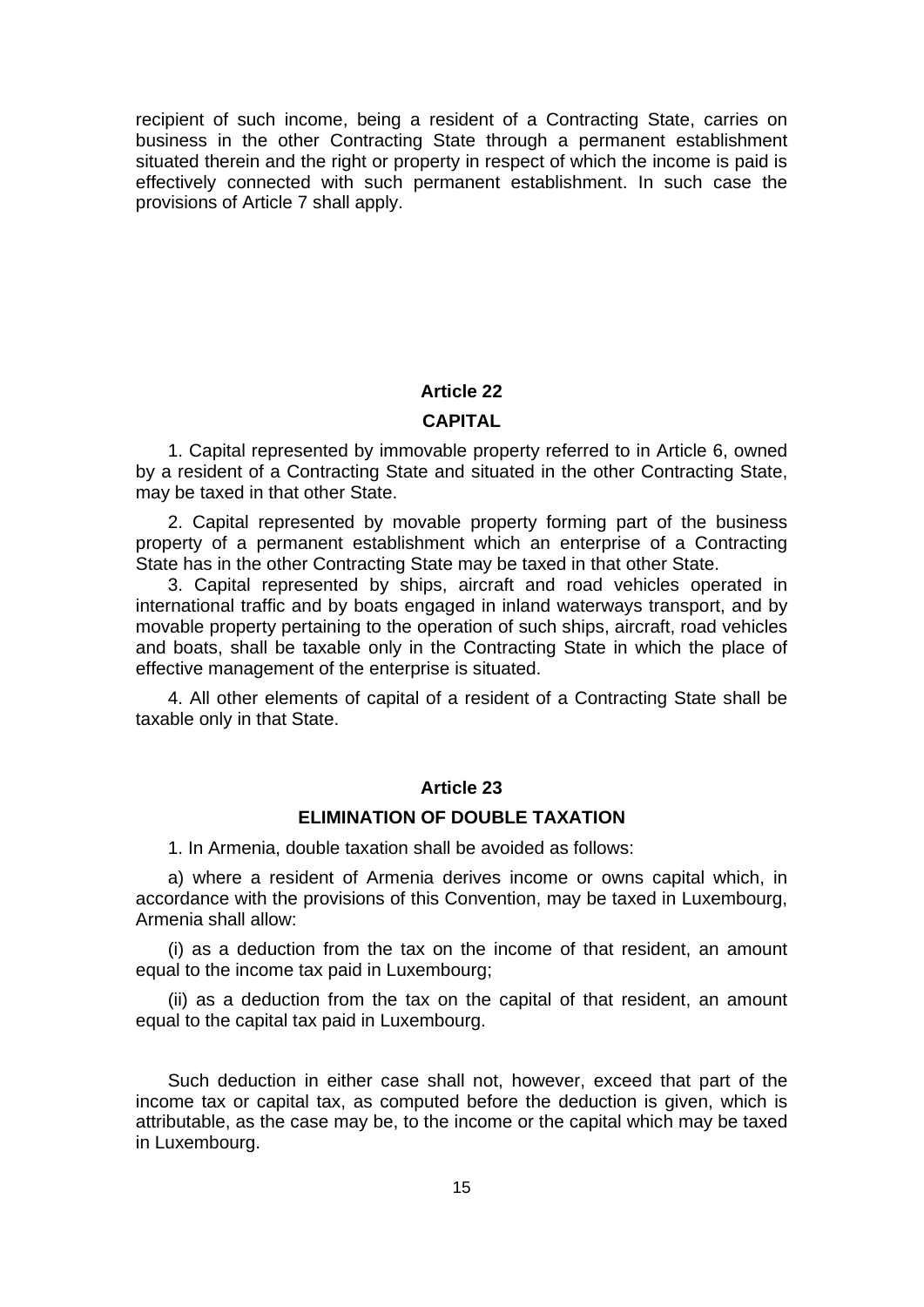b) Where in accordance with any provision of this Convention, income derived or capital owned by a resident of Armenia is exempt from tax in Armenia, Armenia may nevertheless, in calculating the amount of tax on the remaining income or capital of such resident, take into account the exempted income or capital.

2. In Luxembourg, subject to the provisions of the law of Luxembourg regarding the elimination of double taxation which shall not affect the general principle hereof, double taxation shall be eliminated as follows:

a) Where a resident of Luxembourg derives income or owns capital which, in accordance with the provisions of this Convention, may be taxed in Armenia, Luxembourg shall, subject to the provisions of sub-paragraphs b) and c), exempt such income or capital from tax, but may, in order to calculate the amount of tax on the remaining income or capital of the resident, apply the same rates of tax as if the income or capital had not been exempted.

b) Where a resident of Luxembourg derives income which, in accordance with the provisions of Articles 10, 11, 12 and 16 may be taxed in Armenia, Luxembourg shall allow as a deduction from the income tax on individuals or from the corporation tax of that resident an amount equal to the tax paid in Armenia. Such deduction shall not, however, exceed that part of the tax, as computed before the deduction is given, which is attributable to such items of income derived from Armenia.

c) The provisions of sub-paragraph a) shall not apply to income derived or capital owned by a resident of Luxembourg where Armenia applies the provisions of this Convention to exempt such income or capital from tax or applies the provisions of paragraph 2 of Articles 10, 11 or 12 to such income.

## **Article 24**

#### **NON-DISCRIMINATION**

1. Nationals of a Contracting State shall not be subjected in the other Contracting State to any taxation or any requirement connected therewith, which is other or more burdensome than the taxation and connected requirements to which nationals of that other State in the same circumstances, in particular with respect to residence, are or may be subjected. This provision shall, notwithstanding the provisions of Article 1, also apply to persons who are not residents of one or both of the Contracting States.

2. Stateless persons who are residents of a Contracting State shall not be subjected in either Contracting State to any taxation or any requirement connected therewith, which is other or more burdensome than the taxation and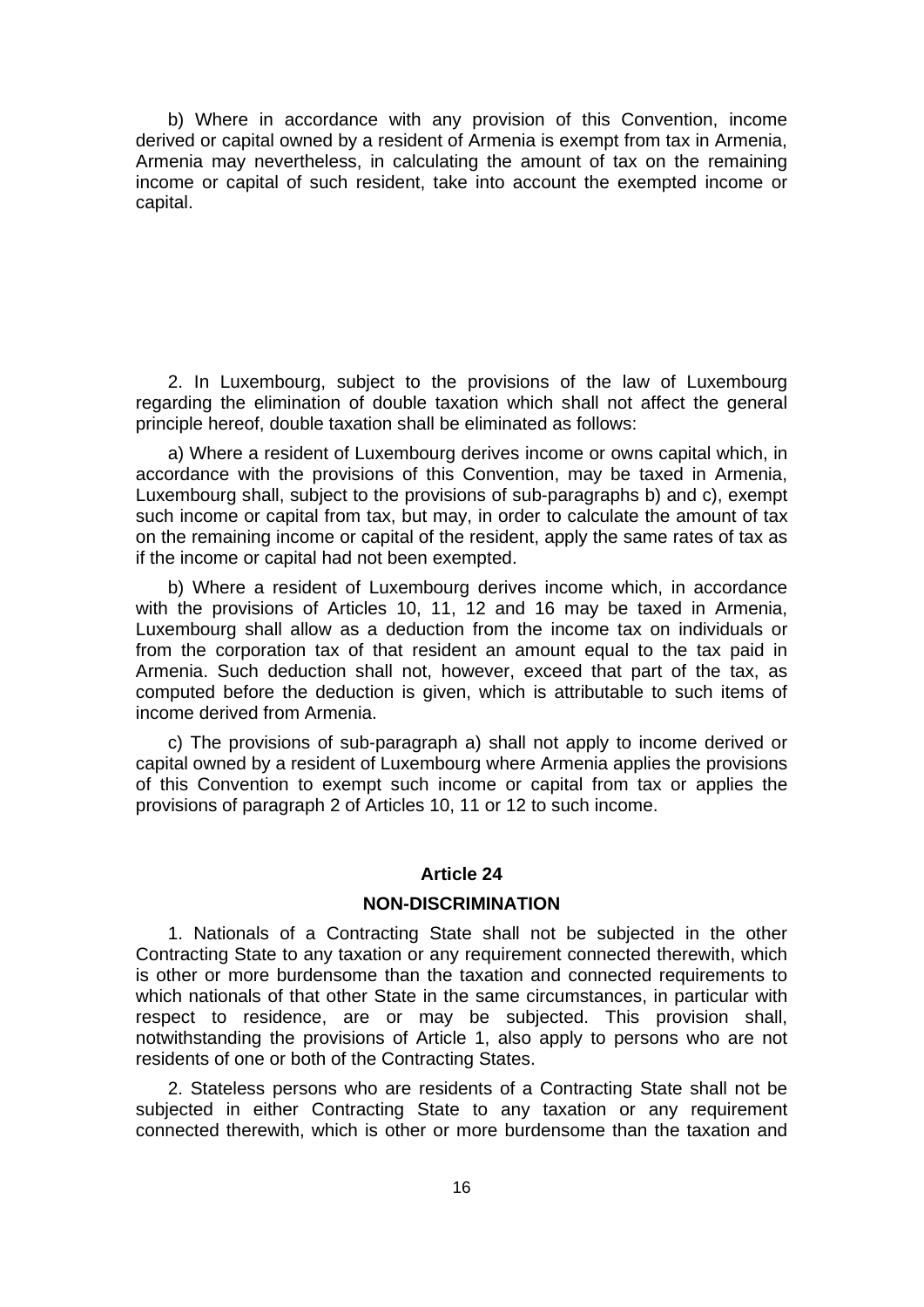connected requirements to which nationals of the State concerned in the same circumstances, in particular with respect to residence, are or may be subjected.

3. The taxation on a permanent establishment which an enterprise of a Contracting State has in the other Contracting State shall not be less favourably levied in that other State than the taxation levied on enterprises of that other State carrying on the same activities. This provision shall not be construed as obliging a Contracting State to grant to residents of the other Contracting State any personal allowances, reliefs and reductions for taxation purposes on account of civil status or family responsibilities which it grants to its own residents.

4. Except where the provisions of paragraph 1 of Article 9, paragraph 7 of Article 11, or paragraph 6 of Article 12, apply, interest, royalties and other disbursements paid by an enterprise of a Contracting State to a resident of the other Contracting State shall, for the purpose of determining the taxable profits of such enterprise, be deductible under the same conditions as if they had been paid to a resident of the first-mentioned State. Similarly, any debts of an enterprise of a Contracting State to a resident of the other Contracting State shall, for the purpose of determining the taxable capital of such enterprise, be deductible under the same conditions as if they had been contracted to a resident of the first-mentioned State.

5. Enterprises of a Contracting State, the capital of which is wholly or partly owned or controlled, directly or indirectly, by one or more residents of the other Contracting State, shall not be subjected in the first-mentioned State to any taxation or any requirement connected therewith which is other or more burdensome than the taxation and connected requirements to which other similar enterprises of the first-mentioned State are or may be subjected.

6. The provisions of this Article shall apply to taxes covered by this Convention.

#### **Article 25**

#### **MUTUAL AGREEMENT PROCEDURE**

1. Where a person considers that the actions of one or both of the Contracting States result or will result for him in taxation not in accordance with the provisions of this Convention, he may, irrespective of the remedies provided by the domestic law of those States, present his case to the competent authority of the Contracting State of which he is a resident or, if his case comes under paragraph 1 of Article 24, to that of the Contracting State of which he is a national. The case must be presented within three years from the first notification of the action resulting in taxation not in accordance with the provisions of the Convention.

2. The competent authority shall endeavour, if the objection appears to it to be justified and if it is not itself able to arrive at a satisfactory solution, to resolve the case by mutual agreement with the competent authority of the other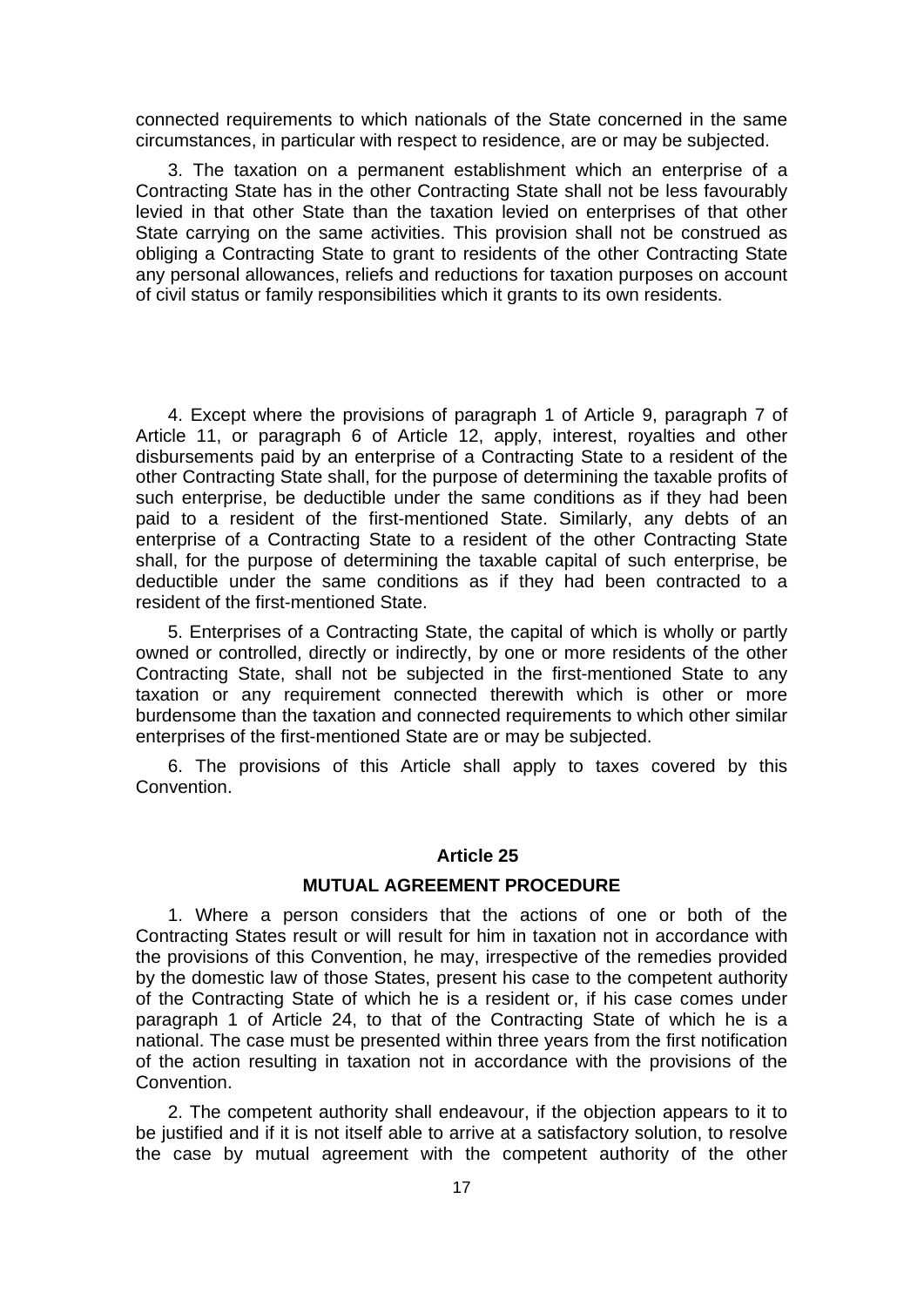Contracting State, with a view to the avoidance of taxation which is not in accordance with the Convention. Any agreement reached shall be implemented notwithstanding any time limits in the domestic law of the Contracting States.

3. The competent authorities of the Contracting States shall endeavour to resolve by mutual agreement any difficulties or doubts arising as to the interpretation or application of the Convention. They may also consult together for the elimination of double taxation in cases not provided for in the Convention.

4. The competent authorities of the Contracting States may communicate with each other directly, including through a joint commission consisting of themselves or their representatives, for the purpose of reaching an agreement in the sense of the preceding paragraphs.

#### **Article 26**

# **EXCHANGE OF INFORMATION**

1. The competent authorities of the Contracting States shall exchange such information as is necessary for carrying out the provisions of this Convention or of the domestic laws of the Contracting States concerning taxes covered by the Convention insofar as the taxation thereunder is not contrary to the Convention. Any information received by a Contracting State shall be treated as secret in the same manner as information obtained under the domestic laws of that State and shall be disclosed only to persons or authorities (including courts and administrative bodies) concerned with the assessment or collection of, the enforcement or prosecution in respect of, or the determination of appeals in relation to, the taxes covered by the Convention. Such persons or authorities shall use the information only for such purposes. They may disclose the information in public court proceedings or in judicial decisions.

2. In no case shall the provisions of paragraph 1 be construed so as to impose on a Contracting State the obligation:

a) to carry out administrative measures at variance with the laws and administrative practice of that or of the other Contracting State;

b) to supply information which is not obtainable under the laws or in the normal course of the administration of that or of the other Contracting State;

c) to supply information which would disclose any trade, business, industrial, commercial or professional secret or trade process, or information, the disclosure of which would be contrary to public policy (ordre public).

3. If information is requested by a Contracting State in accordance with this Article, the other Contracting State shall use its information gathering measures to obtain the requested information, even though that other State may not need such information for its own tax purposes. The obligation contained in the preceding sentence is subject to the limitations of paragraph 2 but in no case shall such limitations be construed to permit a Contracting State to decline to supply information solely because it has no domestic interest in such information.

# **Article 27**

# **MEMBERS OF DIPLOMATIC MISSIONS AND CONSULAR POSTS**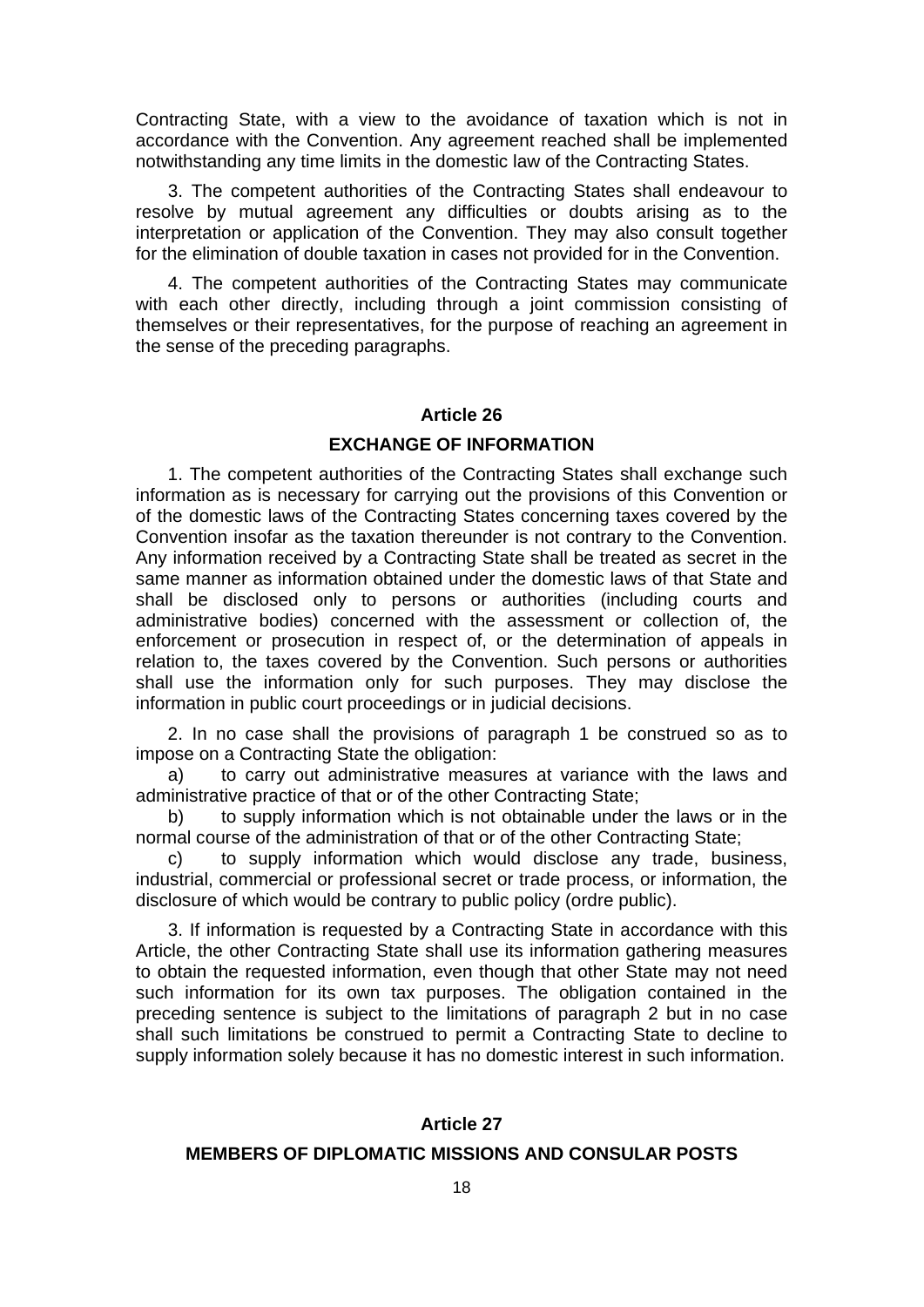Nothing in this Convention shall affect the fiscal privileges of members of diplomatic missions or consular posts under the general rules of international law or under the provisions of special agreements.

# **Article 28**

# **ENTRY INTO FORCE**

1. The Contracting States shall notify each other in writing, through the diplomatic channels, the completion of the procedures required by their domestic laws for the entry into force of this Convention.

2. This Convention shall enter into force on the date of the latter of these notifications and its provisions shall have effect:

a) in Armenia:

(i) in respect of taxes withheld at source - to income derived on or after the first day of January in the calendar year next following the year in which the Convention enters into force;

in respect of other taxes on income and on capital - to taxes chargeable for any taxable year beginning on or after the first day of January in the calendar year next following the year in which the Convention enters into force.

b) in Luxembourg:

in respect of taxes withheld at source - on income derived on or after the first day of January in the calendar year next following the year in which the Convention enters into force;

in respect of other taxes on income and on capital - for taxes chargeable for any taxable year beginning on or after the first day of January in the calendar year next following the year in which the Convention enters into force.

# **Article 29**

#### **TERMINATION**

1. This Convention shall remain in force until terminated by a Contracting State. Either Contracting State may terminate the Convention, through diplomatic channels, by giving notice of termination at least six months before the end of any calendar year beginning after the expiration of a period of five years from the date of its entry into force.

2. The Convention shall cease to have effect:

a) in respect of taxes withheld at source, to income derived on or after 1 January in the calendar year next following the year in which the notice is given;

b) in respect of other taxes on income, and taxes on capital, to taxes chargeable for any taxable year beginning on or after 1 January in the calendar year next following the year in which the notice is given.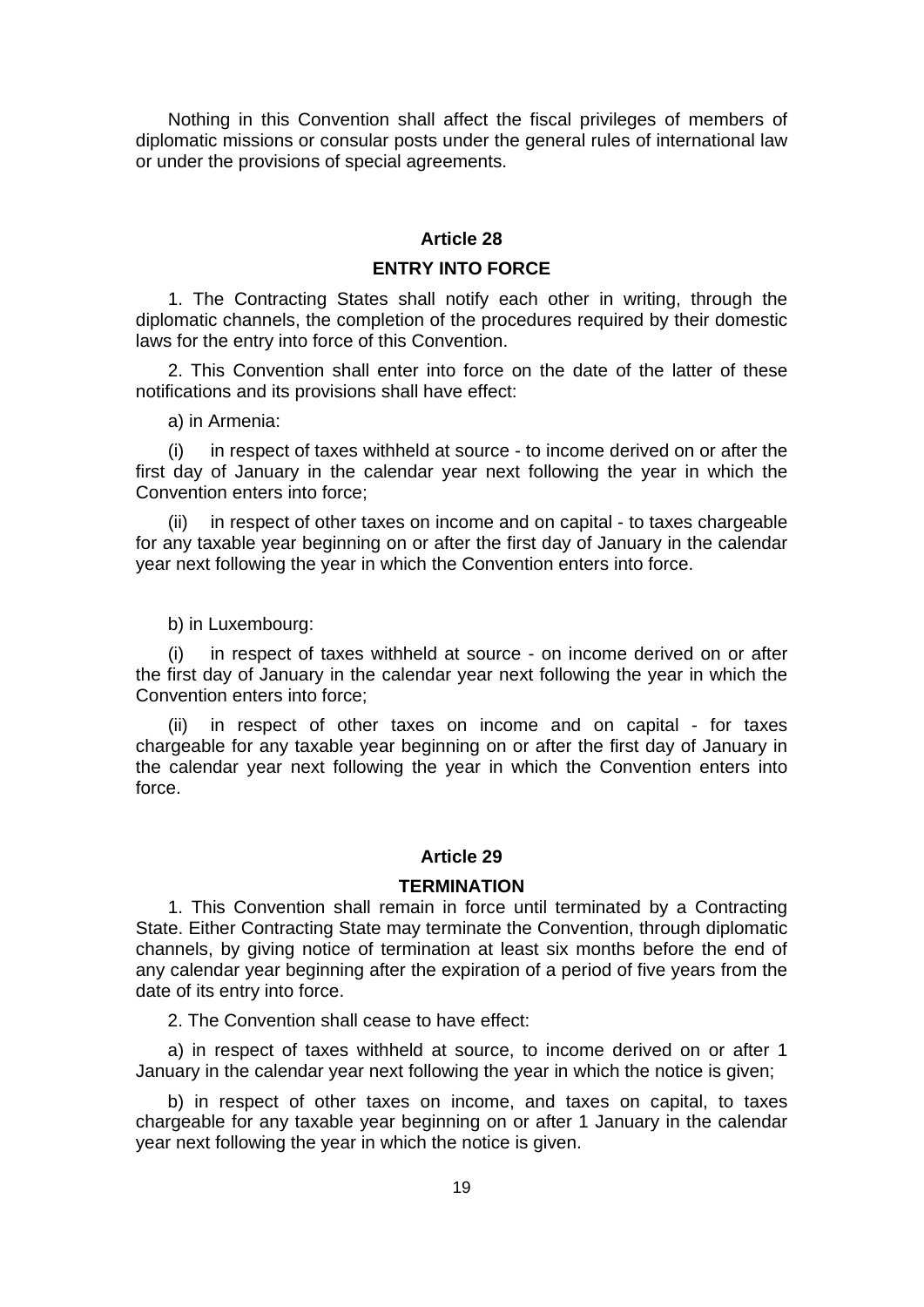IN WITNESS WHEREOF the undersigned, duly authorised thereto, have signed this Convention.

Done at ................... on................... in two originals, in Armenian, French and English languages, all versions being equally authentic.

#### **FOR THE GOVERNMENT OF THE REPUBLIC OF ARMENIA FOR THE GOVERNMENT OF THE GRAND DUCHY OF LUXEMBOURG**